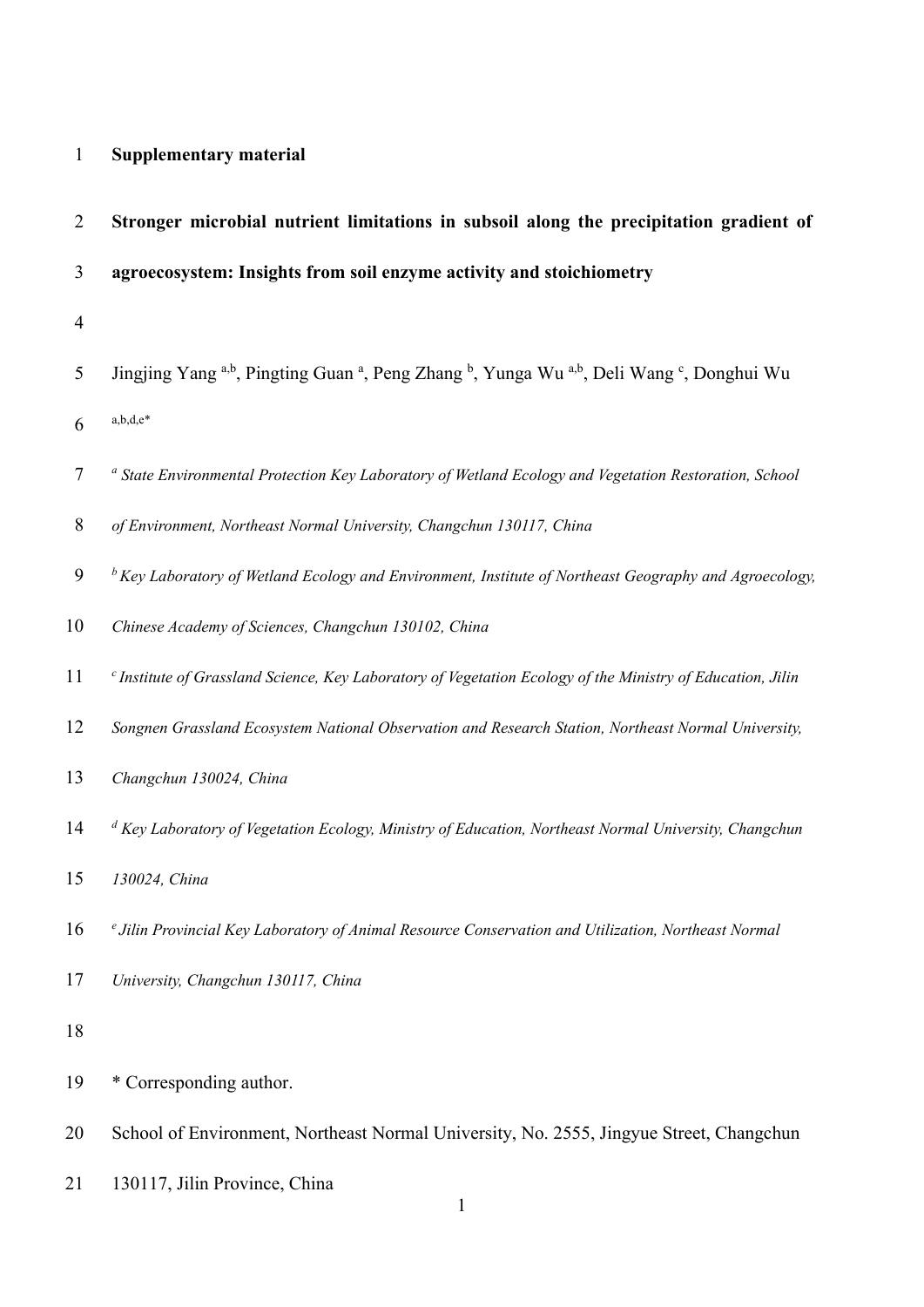E-mail address: wudonghui@neigae.ac.cn

**Table S1** 

Site detail across a gradient of precipitation region.

**Table S2** 

| 26 | Relationships between the angle and length of vector and precipitation among soil profiles.    |
|----|------------------------------------------------------------------------------------------------|
| 27 | Dependent variables are vector angle and length, depth is a grouping factor with five levels,  |
| 28 | and the precipitation are covariates in ANCOVA models. A significant depth $\times$ covariate  |
| 29 | interaction would indicate that the slope of the vector-precipitation relationship differs     |
| 30 | among soil profiles. Depth followed by a different letter are significantly different          |
| 31 | (Bonferroni, $P < 0.05$ ).                                                                     |
| 32 | Figure S1. A schematic diagram of enzyme methodology. Blank: 250 µl acetate buffer.            |
| 33 | Standard: 50 µl of standard substrate and 200 µl acetate buffer. Substrate: 50 µl of 200 µM    |
| 34 | enzyme substrate solution in 200 µl of acetate buffer. Sample: 50 µl of acetate buffer and 200 |
| 35 | μl of soil sample suspension. Quench Control: 50 μl of the standard substrate $(10 \mu M 4 -$  |
| 36 | methylumvelliferyl or 7-amino-4-methylcoumarin) plus 200 µl of soil sample suspension.         |
| 37 | Assay: 50 µl of 200 µM enzyme substrate solution and 200 µl of soil sample suspension.         |
|    |                                                                                                |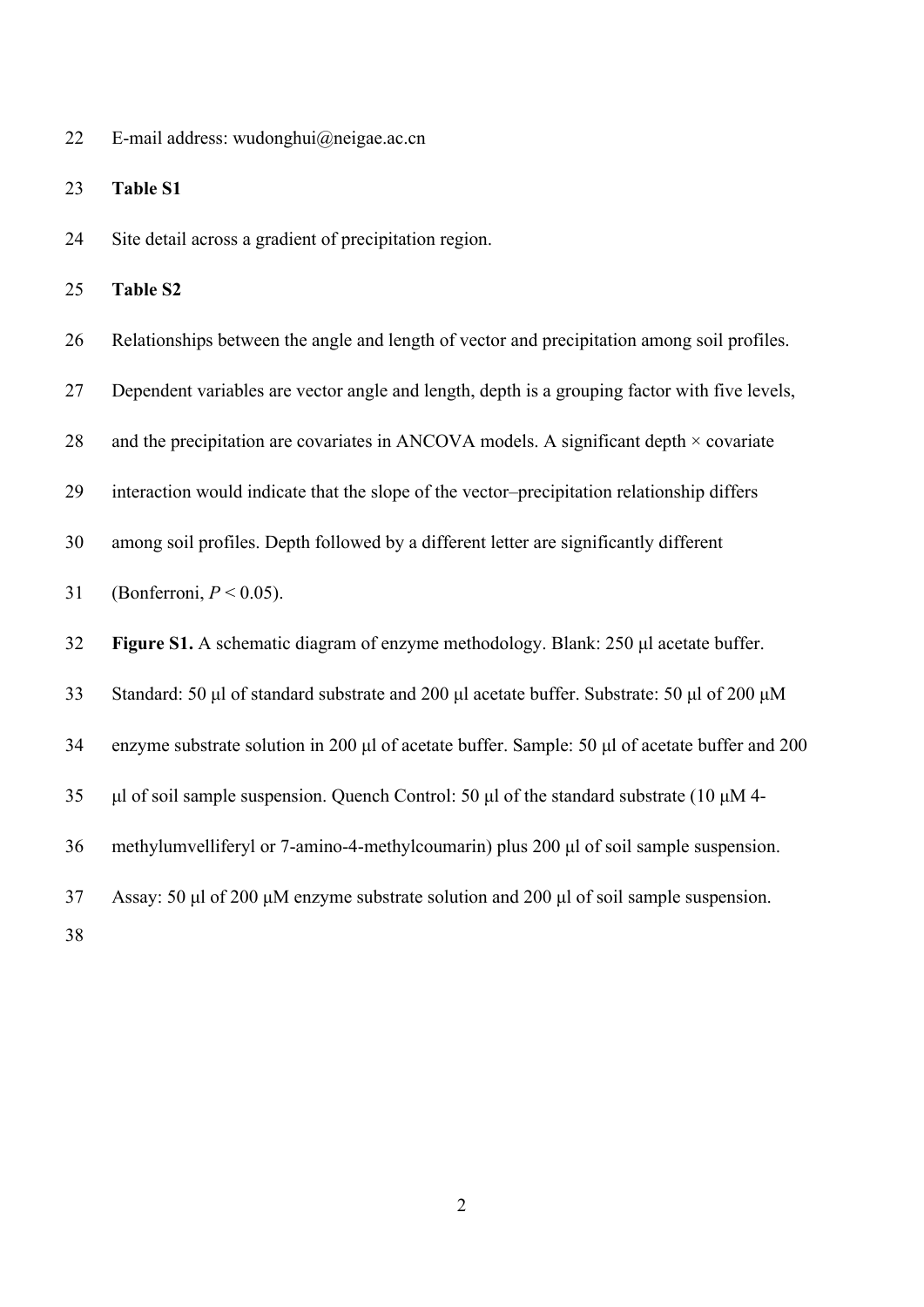## **Table S1**

| Site             | Location          | Altitude $(m)$ | MAT (°C) | MAP (mm) | Soil type       |
|------------------|-------------------|----------------|----------|----------|-----------------|
| Changling (CL)   | 44°35'N, 123°30'E | 140            | 6.2      | 381      | Salt-alkali     |
| Sijianfang (SJF) | 44°18'N, 124°07'E | 190            | 6.2      | 416      | Light chernozem |
| Nongan (NOA)     | 44°11'N, 124°37'E | 250            | 5.5      | 493      | Chernozem       |
| Changchun (CC)   | 43°54'N, 125°13'E | 232            | 6.3      | 586      | Black soil      |
| Dongliao (DL)    | 42°54'N, 125°25'E | 310            | 5.9      | 688      | Dark brown soil |
| Longwan $(LW)$   | 42°22'N, 126°26'E | 670            | 5.9      | 756      | Dark brown soil |
| Baihe (BH)       | 42°23'N, 127°05'E | 780            | 4.1      | 840      | Dark brown soil |

Site detail across a gradient of precipitation region.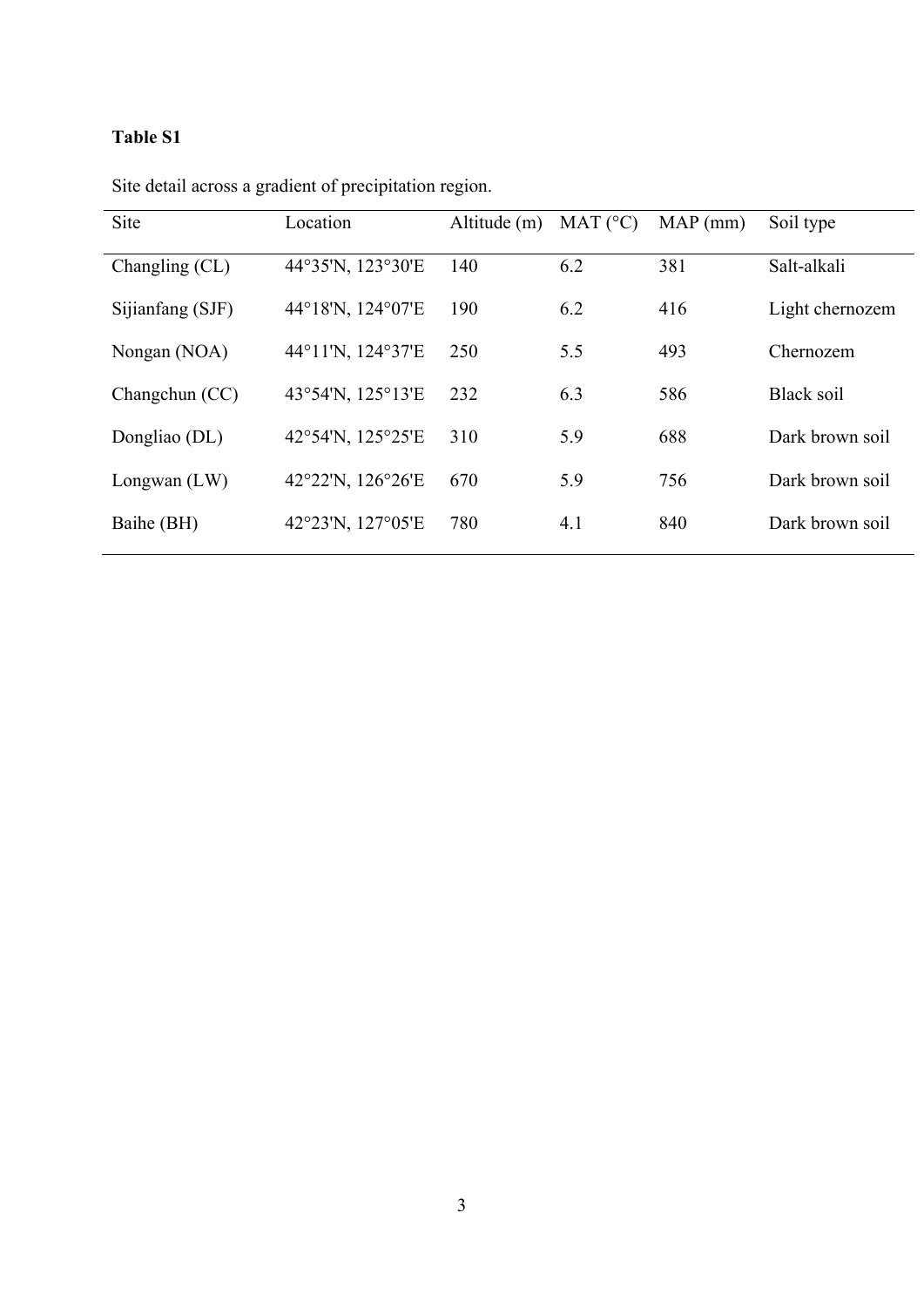## **Table S2**

Relationships between the angle and length of vector and precipitation among soil profiles. Dependent variables are vector angle and length, depth is a grouping factor with five levels, and the precipitation are covariates in ANCOVA models. A significant depth  $\times$  covariate interaction would indicate that the slope of the vector–precipitation relationship differs among soil profiles. Depth followed by a different letter are significantly different

(Bonferroni, *P* < 0.05).

| Dependent variable and covariate Depth (cm) |        |         |       |       |           |
|---------------------------------------------|--------|---------|-------|-------|-----------|
|                                             | $0-10$ | $10-20$ | 20-30 | 30-40 | $40 - 50$ |
| vector angle $\times$ precipitation         | a      | a       | h     | h     |           |
| vector length $\times$ precipitation        |        |         | a     | a     | a         |